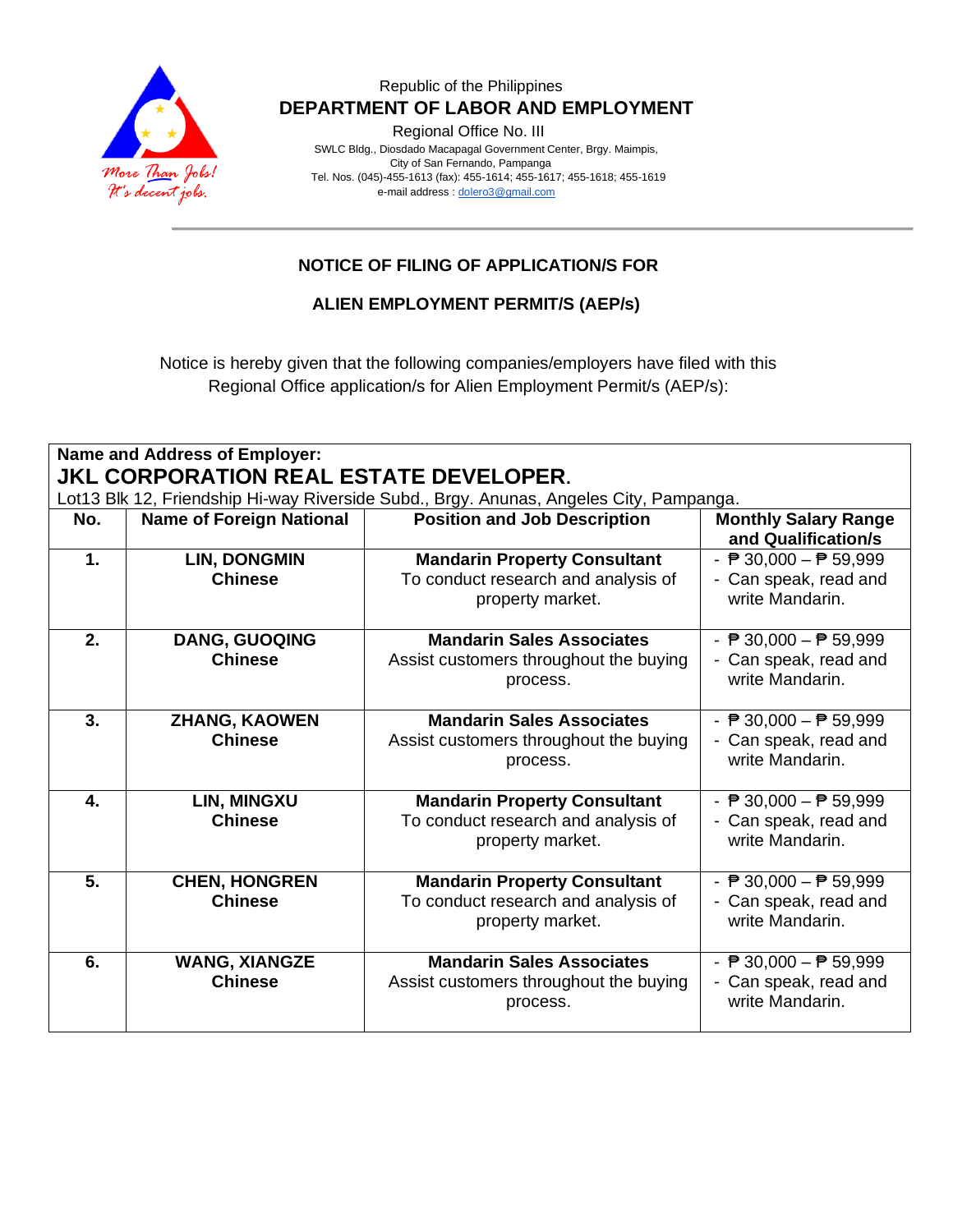

### Republic of the Philippines  **DEPARTMENT OF LABOR AND EMPLOYMENT**

Regional Office No. III

 SWLC Bldg., Diosdado Macapagal Government Center, Brgy. Maimpis, City of San Fernando, Pampanga

Tel. Nos. (045)-455-1613 (fax): 455-1614; 455-1617; 455-1618; 455-1619

e-mail address [: dolero3@gmail.com](mailto:dolero3@gmail.com)

| 7.  | HE, TAO<br><b>Chinese</b>             | <b>Mandarin Sales Associates</b><br>Assist customers throughout the buying<br>process.         | - $\overline{P}$ 30,000 - $\overline{P}$ 59,999<br>- Can speak, read and<br>write Mandarin. |
|-----|---------------------------------------|------------------------------------------------------------------------------------------------|---------------------------------------------------------------------------------------------|
| 8.  | <b>FU, WENDONG</b><br><b>Chinese</b>  | <b>Mandarin Sales Associates</b><br>Assist customers throughout the buying<br>process.         | - $\overline{P}$ 30,000 - $\overline{P}$ 59,999<br>- Can speak, read and<br>write Mandarin. |
| 9.  | <b>YI, LINJUN</b><br><b>Chinese</b>   | <b>Mandarin Property Consultant</b><br>To conduct research and analysis of<br>property market. | - $\overline{P}$ 30,000 - $\overline{P}$ 59,999<br>- Can speak, read and<br>write Mandarin. |
| 10. | <b>HE, XIAOLU</b><br><b>Chinese</b>   | <b>Mandarin Property Consultant</b><br>To conduct research and analysis of<br>property market. | - $\overline{P}$ 30,000 - $\overline{P}$ 59,999<br>- Can speak, read and<br>write Mandarin. |
| 11. | <b>SHI, ZHIKANG</b><br><b>Chinese</b> | <b>Mandarin Sales Associates</b><br>Assist customers throughout the buying<br>process.         | - $\overline{P}$ 30,000 - $\overline{P}$ 59,999<br>- Can speak, read and<br>write Mandarin. |

| Name and Address of Employer:<br><b>CS Web Development Services</b><br>339 Mac Arthur Highway, Ninoy Aquino, Angeles City, Pampanga |                                       |                                                                                                           |                                                                          |  |
|-------------------------------------------------------------------------------------------------------------------------------------|---------------------------------------|-----------------------------------------------------------------------------------------------------------|--------------------------------------------------------------------------|--|
| No.                                                                                                                                 | <b>Name of Foreign National</b>       | <b>Position and Job Description</b>                                                                       | <b>Monthly Salary Range</b><br>and Qualification/s                       |  |
| 1.                                                                                                                                  | <b>KE, GENGQIN</b><br><b>Chinese</b>  | <b>Chinese Sales Coordinator</b><br>Respond to complaints from customers<br>and give after-sales support. | - $\overline{P}$ 30,000 - $\overline{P}$ 59,999<br>- Can speak Mandarin. |  |
| 2 <sub>1</sub>                                                                                                                      | <b>ZENG, JINCAI</b><br><b>Chinese</b> | <b>Foreign Marketing Head</b><br>Lead the marketing team and suggest<br>best marketing techniques.        | - $\overline{P}$ 30,000 - $\overline{P}$ 59,999<br>- Can speak Mandarin. |  |

| Name and Address of Employer:                                                                               |                                 |                                     |                                                    |  |
|-------------------------------------------------------------------------------------------------------------|---------------------------------|-------------------------------------|----------------------------------------------------|--|
| SOHAL SAMRAI LENDING AND TRADING CORPORATION<br>#11 Caron Street, West Bajac Bajac, Olongapo City, Zambales |                                 |                                     |                                                    |  |
| No.                                                                                                         | <b>Name of Foreign National</b> | <b>Position and Job Description</b> | <b>Monthly Salary Range</b><br>and Qualification/s |  |